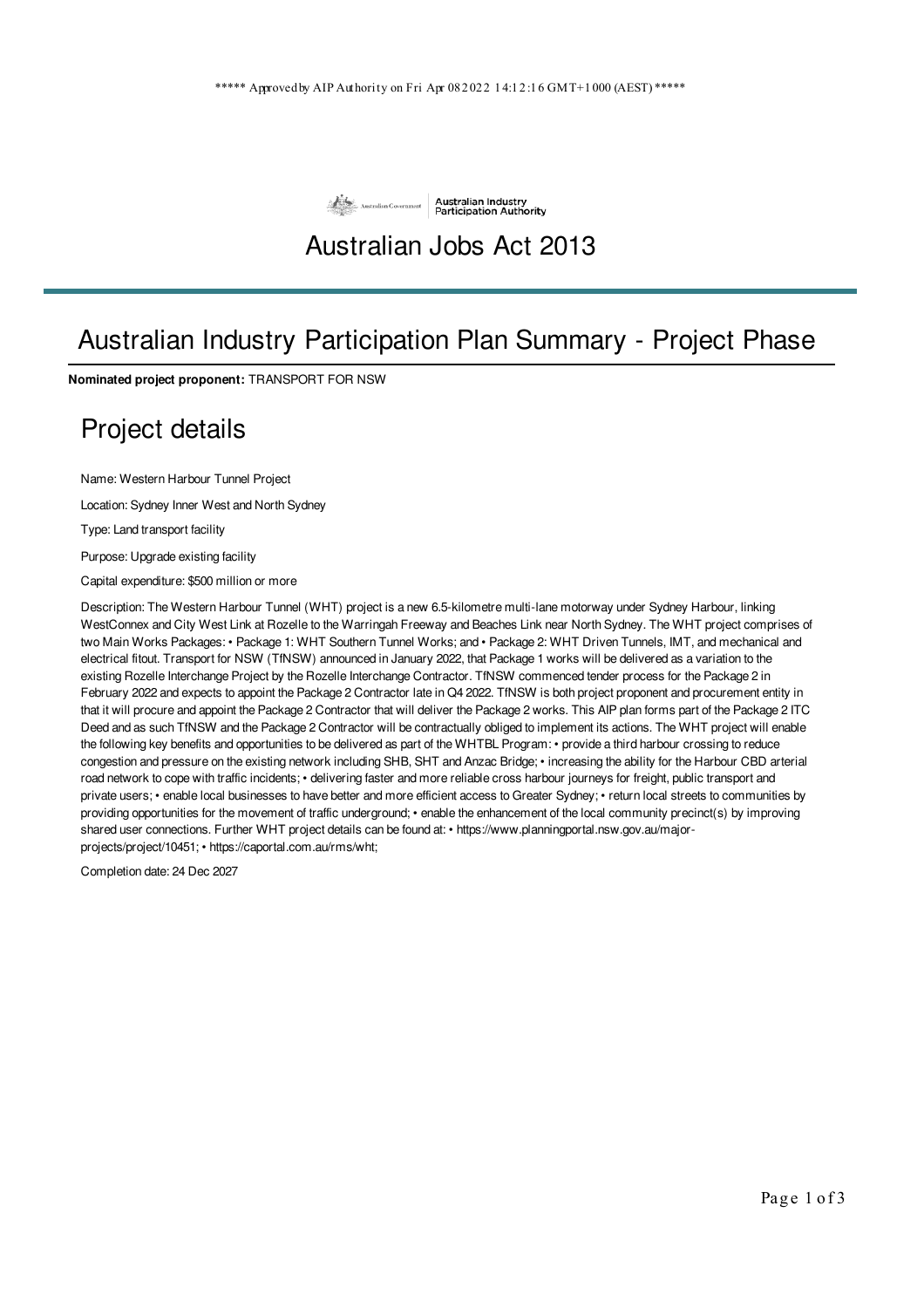# Key goods and services

Indicative list of key goods and services to be acquired for the project:

| Key goods and services                          | <b>Opportunities for</b><br>Australian entities <sup>*</sup> | <b>Opportunities for</b><br>non-Australian<br>entities | Explanation for no opportunities for<br><b>Australian entities</b> |
|-------------------------------------------------|--------------------------------------------------------------|--------------------------------------------------------|--------------------------------------------------------------------|
| Domestic supply of concrete                     | Yes                                                          | No                                                     |                                                                    |
| Building/Construction<br>Aggregates             | Yes                                                          | No                                                     |                                                                    |
| Steel Reinforcement                             | Yes                                                          | Yes                                                    |                                                                    |
| Pre-cast concrete                               | Yes                                                          | No                                                     |                                                                    |
| <b>Building Materials</b>                       | Yes                                                          | Yes                                                    |                                                                    |
| Pre-cast concrete Immersed<br><b>Tube Units</b> | Yes                                                          | Yes                                                    |                                                                    |
| Major Plant & Equipment                         | Yes                                                          | Yes                                                    |                                                                    |
| Minor Plant (wet/dry hire)                      | Yes                                                          | Yes                                                    |                                                                    |
| Gas Oil/Fuel                                    | Yes                                                          | No                                                     |                                                                    |
| <b>Traffic Control</b>                          | Yes                                                          | No                                                     |                                                                    |
| Demolition                                      | Yes                                                          | No                                                     |                                                                    |
| Service Location and Relocation                 | Yes                                                          | No                                                     |                                                                    |
| Major Civil Works                               | Yes                                                          | Yes                                                    |                                                                    |
| Minor Civil Works and<br><b>Groundworks</b>     | Yes                                                          | No                                                     |                                                                    |
| Landscaping                                     | Yes                                                          | No                                                     |                                                                    |

 $\hat{}$ An Australian entity is an entity with an ABN or ACN

Project standards:

Australian International